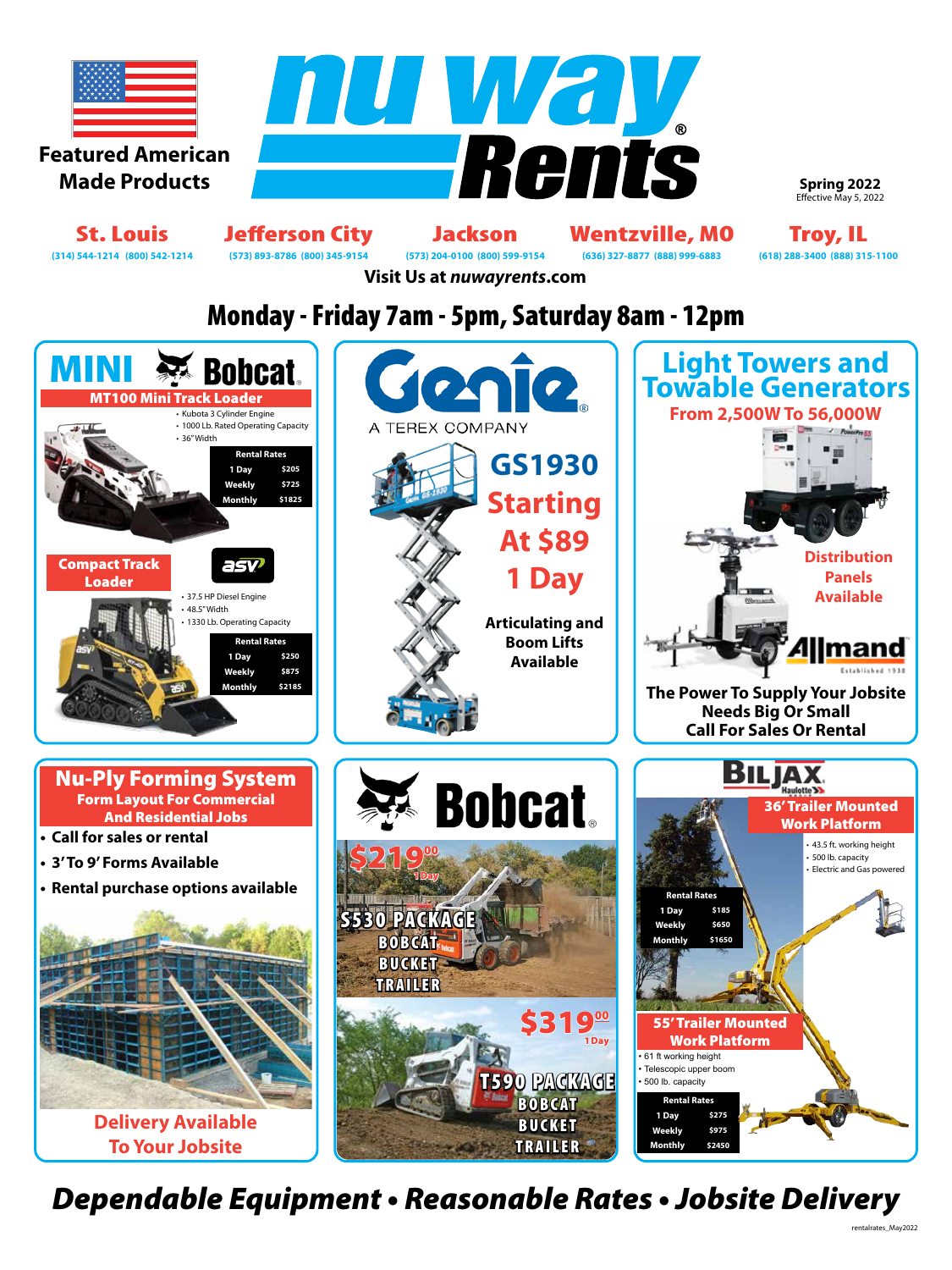

# Air Equipment

| <b>Air Compressors</b>                            | Day   | Week      | Month        |
|---------------------------------------------------|-------|-----------|--------------|
| Diesel, Tow Behind, 100 CFM                       | 105   | 365       | 850          |
| Diesel, Tow Behind, 185 CFM                       | 105   | 365       | 850          |
| Diesel, Tow Behind, 400 CFM                       | 165   | 575       | 1450         |
| Electric, Portable, 2 - 4 CFM, 2 HP               | 25    | 85        | 225          |
| Gas, Portable, 7 - 13 CFM, 11/2 HP                | 35    | 125       | 310          |
| <b>Air Tools</b>                                  | Day   | Week      | Month        |
| <b>30 LB. Pavement Breaker</b>                    | 30    | 105       | 275          |
| 60 LB. Pavement Breaker                           | 30    | 105       | 275          |
| 90 LB. Pavement Breaker                           | 30    | 105       | 275          |
| 62 LB. Rock Drill                                 | 55    | 195       | 495          |
| 30 LB. Demolition Tool (Rivet Buster)             | 40    | 140       | 350          |
| 20 LB. Chipping Hammer                            | 20    | 70        | 175          |
| Air Impact 3/4"                                   | 65    | 190       | 425          |
| Sand Blaster 300 LB. Capacity Pot                 | 95    | 335       | 850          |
| Dowel Drill EZ Drill, single W/Dust               | 230   | 800       | 2170         |
| <b>Extraction</b>                                 |       |           |              |
| <b>Dowel Drill Dual EZ Drill W/DustExtraction</b> | 380   | 1330      | 3600         |
| <b>Air Tools - Steel</b>                          | Day   | Week      | <b>Month</b> |
| <b>Asphalt Cutter</b>                             | 10.00 | 30.00     | 60.00        |
| <b>Chisel Bit, Narrow</b>                         | 6.50  | 9.75      | 24.50        |
| Chisel, Wide 3"                                   | 6.50  | 9.75      | 24.50        |
| Clay Spade, 51/2"                                 | 10.00 | 30.00     | 60.00        |
| Drill Steel 1' - 3'                               | 5     | 15        | 45           |
| Drill Steel 4' - 6'                               | 8     | 23        | 68           |
| Drill Steel 8'                                    | 15    | 45        | 135          |
| <b>Moil Point</b>                                 | 6.50  | 9.75      | 24.50        |
| <b>Ground Rod Driver</b>                          | 5.50  | 8.25      | 20.50        |
| <b>Air Tools - Accessories</b>                    | Day   | Week      | <b>Month</b> |
| Blowgun, 3/4"                                     | 5     | 15        | 20           |
| Hose, Air 1/4" x 50'                              | 7     | 25        | 60           |
| Hose, Air 3/4" x 50'                              | 8     | 28        | 70           |
| + Clial                                           |       | <b>MC</b> |              |

## Bobcat Skidloaders

|                                                                               | Day | Week | Month |
|-------------------------------------------------------------------------------|-----|------|-------|
| MT55 Walk Behind Mini Track Loader,<br>Diesel, 500 LB. Capacity, 36" Bucket   | 175 | 625  | 1575  |
| Track Loader, 48" Terex, 700 LB Capacity                                      | 250 | 875  | 2185  |
| S530 Diesel, 1,750 LB. Capacity, 66"<br>Smooth or Tooth Bucket                | 219 | 765  | 1915  |
| T590 <b>Track Loader</b> , Diesel,<br>1,900 LB. Capacity, 68" Bucket          | 319 | 1115 | 2795  |
| T595 Track Loader with Cab, Diesel,<br>1,900 LB. Capacity, 68" Bucket         | 355 | 1245 | 3195  |
| T770 <b>Track Loader</b> , Diesel,<br>3,000 LB. Capacity, 80" Bucket          | 365 | 1250 | 3450  |
| T770 <b>Track Loader with Cab</b> , Diesel,<br>3,000 LB. Capacity, 80" Bucket | 395 | 1385 | 3575  |
|                                                                               |     |      |       |

# **Bobcat Attachments**<br><sup>Dav Week</sup>

**Day Week Month**

| way |     |      |
|-----|-----|------|
| 75  | 275 | 745  |
| 20  | 60  | 180  |
| 30  | 90  | 270  |
| 15  | 45  | 115  |
| 50  | 175 | 450  |
| 175 | 625 | 1565 |
| 175 | 625 | 1565 |
| 85  | 295 | 735  |
| 250 | 875 | 2250 |
| 75  | 295 | 735  |
| 50  | 175 | 450  |
| 75  | 295 | 735  |
| 115 | 405 | 1015 |
| 75  | 275 | 745  |
| 100 | 350 | 900  |
| 70  | 280 | 800  |
|     |     |      |





|                                                 | <b>Cleaning Equipment</b>                                                    |            |           |            |
|-------------------------------------------------|------------------------------------------------------------------------------|------------|-----------|------------|
| <b>Pressure Washers</b>                         |                                                                              | Day        | Week      | Month      |
|                                                 | 2500 PSI Cold Water, 5.5 HP Gas                                              | 65         | 255       | 645        |
|                                                 | 3500 PSI Cold Water, 13 HP Gas                                               | 75         | 275       | 695        |
|                                                 | 5000 PSI Cold Water, 24 HP Gas                                               | 145        | 495       | 1250       |
|                                                 | 3000 PSI Hot Water, 13 HP Gas                                                | 145        | 495       | 1250       |
| 0° Orbital Action Tip                           |                                                                              | 10         | 25        | 65         |
| <b>Sand Injector Kit</b>                        |                                                                              | 15         | 45        | 135        |
|                                                 | Extension Wand 6' - 18', 4000 PSI                                            | 10         | 35        | 85         |
|                                                 | <b>Surface Cleaner For Pressure Washer</b>                                   | 25         | 75        | 150        |
| Hose, 3/4" x 50', Water Hose                    |                                                                              | 6          | 18        | 40         |
|                                                 | Hose, 11/2" x 50', Washdown Hose                                             | 10         | 35        | 75         |
| <b>Floor Care</b>                               |                                                                              | <b>Day</b> | Week      | Month      |
| <b>Carpet Cleaner 13" Path</b>                  |                                                                              | 20         | 80        | 240        |
| Carpet Cleaner 16" Path                         |                                                                              | 50<br>5    | 175<br>15 | 450<br>35  |
|                                                 | <b>Upholstery Attachment</b>                                                 | 30         | 110       |            |
| Floor Machine, 17"                              | 20" Walk Behind Floor Scrubber                                               | 75         | 265       | 325<br>675 |
|                                                 | 28" Walk Behind Floor Scrubber                                               | 125        | 475       | 1250       |
| 32" Ride-on Floor Scrubber                      |                                                                              | 210        | 735       | 1850       |
|                                                 | <b>Brushes Not Included in Floor Scrubber Rental</b>                         |            |           |            |
| Vacuums                                         |                                                                              | <b>Day</b> | Week      | Month      |
|                                                 | Vacuum, 16 Gallon, Wet/Dry 11/4 HP                                           | 25         | 95        | 325        |
| Vacuum, 55 Gallon Drum                          |                                                                              | 35         | 105       | 300        |
|                                                 | <b>Compaction Equipment</b>                                                  |            |           |            |
|                                                 |                                                                              | <b>Day</b> | Week      | Month      |
|                                                 | Vibratory Plate, 3300 LB. Force                                              | 55         | 195       | 485        |
| Rammer (Jumping Jack)                           |                                                                              | 55         | 195       | 485        |
| Sheepsfoot                                      | Vibratory Trench Roller 33" With Remote,                                     | 225        | 780       | 2100       |
| Vibratory Plate, Reversible,<br>18000 LB. Force |                                                                              | 200        | 740       | 1850       |
|                                                 | Vibratory Roller - Walk Behind, 7 HP<br>Diesel, 8000 LB. Force (Double Drum) | 115        | 425       | 1095       |
|                                                 | Vibratory Roller - Ride-On, 16 HP Gas,                                       | 115        | 425       | 1095       |
| 11/2 Ton (Double Drum)                          | Vibratory Roller - Ride-On, 3 Cyl. Diesel,                                   | 215        | 650       | 1875       |
| 3 Ton (Double Drum)                             |                                                                              |            |           |            |
|                                                 | <b>Concrete Drills &amp; Breakers</b>                                        |            |           |            |
|                                                 |                                                                              | Day        | Week      | Month      |
| <b>Core Drill Rig</b>                           | (Diamond Core Bits From 11/2" - 12" Available)                               | 65         | 225       | 565        |
|                                                 | Core Drill, Hand Held 11/2" to 3" Capacity                                   | 65         | 225       | 565        |
| Rotary Hammer, 7/8" (SDS)                       |                                                                              | 15         | 55        | 145        |
|                                                 | Rotary Hammer, 11/2" (Spline, SDS Max)                                       | 25         | 95        | 225        |
| (SDS Max)                                       | <b>Demolition Hammer, 25 LB., Electric</b>                                   | 45         | 155       | 375        |
|                                                 | Paving Breaker, 65 LB. (Electric)                                            | 55         | 180       | 460        |
|                                                 | Paving Breaker, Cordless, MX Fuel                                            | 125        | 450       | 1125       |
|                                                 | Extension Cords 10/3, 50' and 100'                                           | 6          | 20        | 50         |
|                                                 | <b>Concrete Tools</b>                                                        |            |           |            |
|                                                 |                                                                              | Day        | Week      | Month      |
| <b>Bull Float, 48"</b>                          |                                                                              | 12         | 36        | 75         |
| <b>Bull Float Handles</b>                       |                                                                              | 2          | 5         | 14         |
| Chute 12' Aluminum                              |                                                                              | 15         | 55        | 145        |
| Chute 16' Aluminum                              |                                                                              | 20         | 70        | 175        |
| Chute 20' Aluminum                              |                                                                              |            |           |            |
|                                                 |                                                                              | 25         | 90        | 225        |
|                                                 | Rebar TwinTier Tool (Ties up to #7 x #7)                                     | 65         | 225       | 565        |
|                                                 | Rebar Tying Tool (Ties up to #5 x #6)                                        | 65         | 225       | 565        |
| Rollerbua 36"                                   | Rebar Tying Tool (Ties up to #10 x #10)                                      | 85<br>10   | 300<br>35 | 750<br>85  |





*Material Placement* **Day Week Month TuffTruk Buggy, 10.6 Cu. Ft. 34" Wide** 125 450 1125 **Buggy, Gas Powered, 16 CU. FT.** 85 295 750 **Buggy, Propane Powered, 16 CU. FT.** 135 475 1195 **Buggy, Gas Powered, W/Tracks, 14 CU. FT.**  $\begin{array}{|l|l|l|} \hline 175 & 625 & 1565 \\ \hline \text{Buggy, Electric Powered, 16 CU.FT.} & 165 & 575 & 1450 \\ \hline \end{array}$ **Buggy, Electric Powered, 16 CU.FT.** | 165 | 575 | 1450 **Buggy, Diesel, Sit Down, 31 CU. FT.** 195 705 2195 **Concrete Blanket 6'x 25' - 1 Week Min.**  $\boxed{n/a}$  39  $\boxed{49}$ **Concrete Blanket 12' x 25' - 1 Week Min** | n/a | 75 | 95 **Concrete Bucket, 1 Yard or 3/4 Yard** 65 220 600 **Side Chute for 1 or 3/4 Yard Bucket**<br> **Concrete Bucket. 2 Yard Concrete Bucket. 2 Yard Concrete Bucket. 2 Yard Concrete Bucket. 2 Yard Concrete Bucket. 2 Yard Concrete Bucket. 2 Yard Concrete Bucket. 2 Y Concrete Bucket, 2 Yard Side Chute for 2 Yard Bucket** 20 | 60 | 150 **Mini Grout Pump, Up To 3 GPM** (Manual)  $\begin{array}{|c|c|c|c|c|} \hline \text{55} & 195 & 490 \\ \hline \end{array}$ Mini Grout Pump, w/ Mixer (Pneumatic)  $\begin{array}{|l|l|l|} \hline 105 & 380 & 950 \ \hline \end{array}$  Convevor, 28' Electric. Towable **Conveyor, 28' Electric, Towable Water Tank, Hose To Go 3.65 Gallon** 25 87.50 220 **Power Sprayer, 25' Hose, Cure Sprayer**  $\begin{array}{|l|l|l|}\n\hline\n35 & 125 & 375 \\
\hline\n\end{array}$  Screed, Roller (Roller Tubes Not Included)  $\begin{array}{|l|l|l|}\n\hline\n100 & 350 & 875\n\end{array}$ **Screed, Roller (Roller Tubes Not Included)** 100 350 875<br>**Screed Power Hand Held** 75 250 600 **Screed, Power, Hand Held** 75 **with Screed Bar, 6' - 12'** 15 | 55 | 135 **Screed, Gas, with Winches Base Price 20 FT. Section, 1 Week Min.**<br>**Base Price 20 FT. Section, 1 Week Min.** 5.75 17.25 46.00 Additional Foot - up To 70 FT. *Surface Preparation* **Day Week Month Concrete Planer, 8" (Plus Cutters)** 75 | 225 | 765 **Concrete Planer Propane, 8" (Plus Cutters)** 150 525 1325 **Surface Grinder, 24" x 12", Electric**  $\begin{array}{|l|l|l|l|}\n\hline\n\text{Surface Grinder, 24" x 12", Gas} & 50 & 175 & 455 \\
\hline\n\end{array}$ Surface Grinder, 24" x 12", Gas **Surface Grinder, 24" x 12", Propane** 60 | 210 | 525 **Surface Grinder, Electric, Single Head** 45 160 405 *Trowel Machines* **Day Week Month Troweling Machine, Mini, Gas, 24" Troweling Machine, Gas, 36"** | 55 | 195 | 475 **Troweling Machine, Gas, 46"** 65 225 575 **Troweling Machine, Propane, 36"** 120 420 995 **Troweling Machine,** Ride-On**, 10 HP Gas, 91" Non-Overlapping 245 855 2135 Troweling Machine,** Ride-On**, 40 HP Gas/Propane, 97.5" Non-Overlapping** 425 1495 3750 *Blades Not Included in Trowel Machine Rental Vibrators* **Day Week Month Vibrator, Hy Cycle, 20' Shaft** 65 | 235 | 595 **Vibrator, Electrical Shaft Type** | 30 | 105 | 260 **Vibrator, Gas, Backpack**  $\begin{array}{|c|c|c|c|c|} \hline \text{60} & 220 & 550 \\ \hline \end{array}$ *Shaft And Head not Included in Vibrator Rental* Drywall Equipment **Day Week Month Dolly, Drywall** 20 60 140 **Drywall Sander** 250 **Vacuum For Sander** 25 85 200 **Drywall Texture Gun** 15 | 45 | 90 **Panel Lift, Drywall 14'5" Max**  $\begin{array}{|c|c|c|c|c|} \hline \end{array}$  45 | 185 | 395 **Scaffolding, 6' Multi-Purpose Interior** | 35 | 115 | 285 **Multi-Purpose - 3' Pony Section** 15 30 90 **Multi-Purpose - Outriggers (4 per set)** 5 15 45<br>**Multi-Purpose - Guardrail & Toeboard** 5 15 45 **Multi-Purpose - Guardrail & Toeboard QuikDrive (Self-Feeding Magazine)** 30 100 250

Dust Extraction

|                                                           | Dav | Week  | Month |
|-----------------------------------------------------------|-----|-------|-------|
| Electric Breaker Attachment HDC400                        | 15  | 52.50 | 135   |
| <b>Wall Mount for Rotary Hammer</b><br>1/4"-2-5/8" HDC200 | 10  | 25    | 55    |
| <b>Wall Mount for Rotary Hammer</b><br>2-1/4"-6" HDC250   | 10  | 25    | 55    |
| Vac HEPA 258 CFM 110V, Husqvarna S26                      | 65  | 225   | 575   |
|                                                           |     |       |       |

St. Louis • Jefferson City • Jackson • Wentzville, MO • Troy, IL **NINE** Rents

**Sets Starting At** The State of Starting At 140 | 500 | 1300 **Tamper, Jitter Bug, 48"** 8 | 25 | 45 **Wheelbarrow Poly** 15 45 90

**Stamps, Various Patterns/Textures**

Monday - Friday 7am - 5pm, Saturday 8am - 12pm *Rates Subject To Change Without Notice*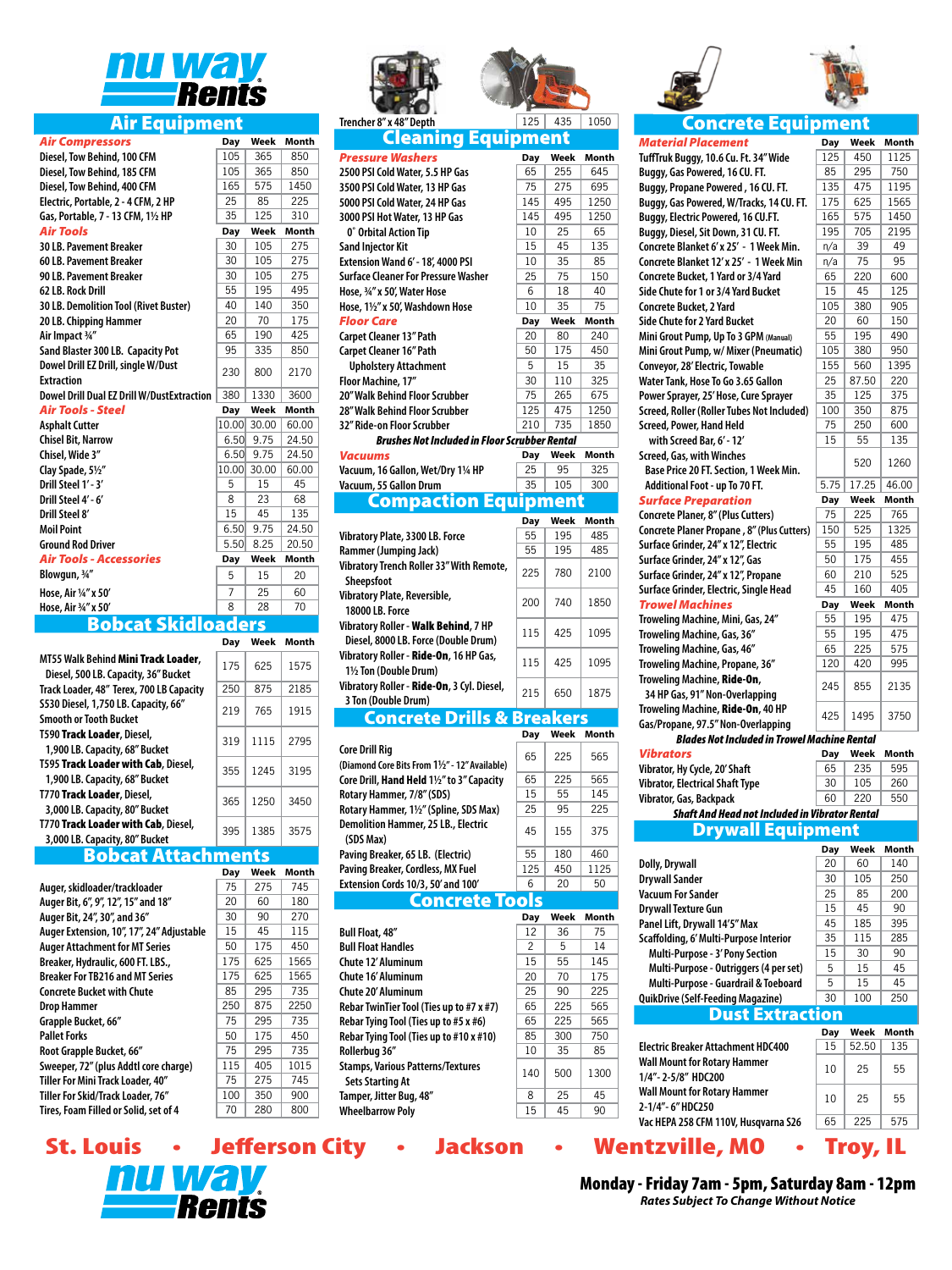

| Vac HEPA 125 CFM Bosch/Husqvarna/<br><b>EDCO/DeWalt, Filters and Bags Additional</b> | 45  | 175  | 400   |
|--------------------------------------------------------------------------------------|-----|------|-------|
| Vac T8600 700 CFM Propane Dust/Slurry                                                | 175 | 625  | 1575  |
| <b>Excavation Tools &amp; Equipment</b>                                              |     |      |       |
| Augers                                                                               | Day | Week | Month |
| Auger 1 Man 2-3/8" - 8"                                                              | 35  | 140  | 350   |
| Auger 1 Man 4" - 12", Outrigger Type                                                 | 55  | 225  | 595   |
| Auger 2 Man 4" - 12"                                                                 | 45  | 180  | 450   |
| Auger (Skidloader Attachment) 6" - 36"                                               | 75  | 275  | 695   |
| Auger Bit - 6", 9", 12", 15", and 18"                                                | 20  | 60   | 180   |
| Auger Bit -24", 30", and 36" Bits Additional                                         | 30  | 90   | 270   |
| <b>Excavators</b>                                                                    | Day | Week | Month |
| Excavator E20 or TB216, 7'7" Max Depth,<br>12" and 24" Trenching Bucket              | 205 | 715  | 1795  |
| Excavator E10, 6' Max Depth<br>9, 12"and 16" Trenching Bucket                        | 175 | 615  | 1535  |
| Excavator E35, 10' Max Depth<br>13", 18", 24" or 30" Trenching Bucket                | 275 | 960  | 2625  |
| Excavator E35 with Cab, 10' Max Depth<br>13", 18", 24" or 30" Trenching Bucket       | 305 | 1065 | 2950  |
| Auger for E35 excavator                                                              | 75  | 275  | 695   |
| Grapple for E35 use with thumb                                                       | 50  | 175  | 450   |
| Excavator E50, 11'6" Max Depth<br>12", 24", or 36" Trenching Bucket                  | 335 | 1175 | 2950  |

| Trenchers                                             | Dav | Week Month |      |
|-------------------------------------------------------|-----|------------|------|
| Trencher, Edger, Small Conduit and<br>Invisible Fence | 65  | 225        | 565  |
| Trencher, 5″ x 30″ Walk Behind w/Tracks               | 155 | 545        | 1375 |
| Trencher, 6″ x 36″ Walk Behind w/Tracks               | 175 | 625        | 1575 |

# *Trailers Available* Fastening Equipment

**Month** 

1575

|                                               | Day | Week | Month |
|-----------------------------------------------|-----|------|-------|
| <b>Finish Nailer or Stapler, Air</b>          | 30  | 105  | 265   |
| <b>Flooring Nailer or Stapler, Air</b>        | 35  | 140  | 350   |
| <b>Framing Nailer, Air</b>                    | 25  | 85   | 215   |
| <b>Positive Placement Nail Gun, Air</b>       | 35  | 125  | 315   |
| Roofing Nailer, Air                           | 25  | 85   | 215   |
| <b>Trimpulse Airless Finish Nailer Kit</b>    | 30  | 105  | 265   |
| <b>Trimpulse Airless Angled Finish Nailer</b> | 30  | 105  | 265   |
| <b>Impulse Airless Framing Nailer Kit</b>     | 35  | 140  | 350   |
| Powder Actuated, Semi-Auto 27 Caliber         | 25  | 75   | 225   |
| Siding Nailer, Coil Pneumatic 2-1/2" Cap.     | 35  | 125  | 295   |

| Day | Week | Month                                                                                                                                  |
|-----|------|----------------------------------------------------------------------------------------------------------------------------------------|
| 50  | 175  | 450                                                                                                                                    |
| 20  | 70   | 175                                                                                                                                    |
| 5   | 15   | 35                                                                                                                                     |
| 75  | 265  | 675                                                                                                                                    |
| 125 | 475  | 1250                                                                                                                                   |
| 210 | 735  | 1850                                                                                                                                   |
|     |      |                                                                                                                                        |
| 35  | 140  | 350                                                                                                                                    |
| 30  | 105  | 265                                                                                                                                    |
| 15  | 45   | 90                                                                                                                                     |
| 50  | 175  | 450                                                                                                                                    |
| 125 | 450  | 1150                                                                                                                                   |
| 450 | 1575 | 4050                                                                                                                                   |
| 85  | 295  | 750                                                                                                                                    |
|     |      |                                                                                                                                        |
| Day | Week | Month                                                                                                                                  |
| 25  | 85   | 215                                                                                                                                    |
| 30  | 105  | 295                                                                                                                                    |
| 30  | 110  | 325                                                                                                                                    |
|     |      | <b>Floor Care Tools</b><br><b>Brushes Not Included in Floor Scrubber Rental</b><br><b>Blades Not Included in Floor Stripper Rental</b> |

| <b>Floor Sander, 17" Disc</b>               | .30 L | $\Box$ | -325  |
|---------------------------------------------|-------|--------|-------|
| Orbital Sander, 12" x 18" w/ Dust Collector | 45    | 180    | 450   |
|                                             |       |        |       |
| <b>Tile Cutters and Saws</b>                | Dav   | Week   | Month |
| Tile Cutter, "Dual Bar" 12" Capacity        | 15    | 45     | 90    |



| Р                                                                                 |            |            |            |
|-----------------------------------------------------------------------------------|------------|------------|------------|
| Tile Saw, Electric 10" Blade<br>(18" Capacity/12" Diagonal)                       | 60         | 250        | 525        |
| <b>Surface Grinders</b>                                                           | <b>Day</b> | Week       | Month      |
| Surface Grinder, Electric, Single Head                                            | 45         | 160        | 405        |
| Surface Grinder, Gas                                                              | 50         | 175        | 455        |
| <b>Surface Grinder, Propane</b>                                                   | 60<br>65   | 210<br>225 | 525<br>575 |
| Grinder, 11" Diamond, Inserts additional<br>Surface Grinder, 8" Diamond Disc      | 150        | 525        | 1325       |
| Husqvarna PG280 Surface Grinder Electric                                          | 65         | 225        | 575        |
| Husqvarna PG450 Planetary Surface                                                 |            |            |            |
| Grinder, Electric                                                                 | 125        | 450        | 1125       |
| Husqvarna PG510 Planetary Surface                                                 |            |            |            |
| Grinder, Electric                                                                 | 155        | 545        | 1375       |
| <b>Generators</b>                                                                 |            |            |            |
|                                                                                   | Day        | Week       | Month      |
| 2000 Watts, Gas, Inverter GFCI                                                    | 35         | 125        | 310        |
| 2500 Watts, Gas                                                                   | 35         | 125        | 310        |
| 6000 Watts, Gas, Auto Idle                                                        | 60         | 210        | 525        |
| 15000 Watts, Gas, Wheel Kit                                                       | 100        | 300        | 900        |
| <b>Tow Behind Generators</b>                                                      | Day        | Week       | Month      |
| 10000 Watts, Diesel, Generator/Welder                                             | 95<br>100  | 335<br>300 | 850<br>900 |
| 15000 Watts Max, Diesel, 240 Single Phase<br>20000 Watts Max, Diesel, 480 3 Phase | 115        | 345        | 1075       |
| 64000 Watts Max, Diesel                                                           | 195        | 650        | 1865       |
| <b>Distribution Box</b>                                                           | 75         | 250        | 650        |
| <b>Spider Box</b>                                                                 | 35         | 100        | 250        |
| <b>Heaters</b>                                                                    |            |            |            |
|                                                                                   | <b>Day</b> | Week       | Month      |
| 155,000 BTU, Forced Air, LP                                                       | 30         | 95         | 225        |
| 375,000 BTU, Forced Air, LP                                                       | 40         | 140        | 350        |
| 220,000 BTU, Convection, LP                                                       | 15         | 45         | 100        |
| 150,000-165,000 BTU, Forced Air, Kerosene                                         | 30         | 95         | 225        |
|                                                                                   |            |            |            |
| 125,000 BTU, Tent Event LP                                                        | 75         | 265        | 675        |
| 400,000 BTU, Indirect Heater, Diesel                                              | 135        | 325        | 1095       |
| Ladders And Scaffo                                                                |            |            |            |
| <b>Scaffolding</b>                                                                | Day        | Week       | Month      |
| Scaffolding, 6' Multi-Purpose Interior                                            | 35         | 115        | 285        |
| Multi-Purpose - 3' Pony Section                                                   | 15         | 30         | 90         |
| Multi-Purpose - Outriggers (4 per set)                                            | 5          | 15         | 45         |
| Multi-Purpose - Guardrail & Toeboard                                              | 5          | 15         | 45         |
| <b>Ladders</b>                                                                    | <b>Day</b> | Week<br>40 | Month      |
| Step Ladder, 8' Fiberglass                                                        | 12<br>15   | 55         | 100<br>135 |
| Step Ladder, 12' Fiberglass<br>Step Ladder, 16' Fiberglass                        | 25         | 87.50      | 225        |
| <b>Extension Ladder, 24' Aluminum</b>                                             | 15         | 50         | 125        |
| <b>Extension Ladder, 28' Aluminum</b>                                             | 20         | 65         | 155        |
| <b>Extension Ladder, 32' Aluminum</b>                                             | 20         | 65         | 155        |
| <b>Extension Ladder, 36' Aluminum</b>                                             | 25         | 85         | 225        |
| <b>Extension Ladder, 40' Aluminum</b>                                             | 30         | 105        | 265        |
| Ladder Jacks, Pair                                                                | 10         | 35         | 75         |
| Aluminum Stage, 2-Man 12" x 12'                                                   | 15         | 55         | 135        |
| Aluminum Stage, 2-Man 20" x 16'                                                   | 25         | 85         | 225        |
| Aluminum Stage, 2-Man 20" x 20'                                                   | 35         | 125        | 295        |
| Aluminum Stage, 2-Man 20" x 24'                                                   | 35         | 115        | 295        |
| Lawn, Garden, & Landscaping                                                       |            |            |            |
| <b>Lawn Care</b>                                                                  | <b>Day</b> | Week       | Month      |
| <b>Aerator, Walk Behind Type</b>                                                  | 80         | 295        | 795        |
| <b>Aerator, Tow Behind</b>                                                        | 80         | 295        | 795        |
| <b>Walk Behind Blower</b>                                                         | 65         | 225        | 565        |
| <b>Walk Behind 24" Brush Cutter</b>                                               | 65         | 225        | 565        |
| <b>Broadcast Seed Spreader</b><br><b>Brush Cutter/String Trimmer</b>              | 15<br>50   | 35<br>175  | 75<br>350  |
| <b>Blower, Gas, Backpack Style</b>                                                | 50         | 175        | 400        |
| Kubota Tractor with 44 HP Diesel                                                  | 199        | 700        | 1750       |
| <b>Lawn Roller</b>                                                                | 10         | 30<br>275  | 60         |



| Power Rake With Bag<br><b>Power Slicer With Seeder</b><br>Sod Cutter, Self- Propelled, 18"<br><b>STIHL Mini Tiller</b><br>Roto Tiller, 4 HP<br>Roto Tiller, Front Tine, 5.5 HP<br>Roto Tiller, Rear Tine, Self-Propelled<br>Roto Tiller, Rear Tine, Self Propelled Large                                                                                                                                     | 55<br>65<br>105<br>25 | 195<br>225 | 450                   |
|--------------------------------------------------------------------------------------------------------------------------------------------------------------------------------------------------------------------------------------------------------------------------------------------------------------------------------------------------------------------------------------------------------------|-----------------------|------------|-----------------------|
|                                                                                                                                                                                                                                                                                                                                                                                                              |                       |            |                       |
|                                                                                                                                                                                                                                                                                                                                                                                                              |                       |            | 565                   |
|                                                                                                                                                                                                                                                                                                                                                                                                              |                       | 380        | 950                   |
|                                                                                                                                                                                                                                                                                                                                                                                                              |                       | 90         |                       |
|                                                                                                                                                                                                                                                                                                                                                                                                              |                       |            | 200                   |
|                                                                                                                                                                                                                                                                                                                                                                                                              | 45                    | 150        | 300                   |
|                                                                                                                                                                                                                                                                                                                                                                                                              | 55                    | 190        | 425                   |
|                                                                                                                                                                                                                                                                                                                                                                                                              | 75                    | 225        | 565                   |
|                                                                                                                                                                                                                                                                                                                                                                                                              | 105                   | 375        | 950                   |
| <b>Straw Blowers, Skid Mounted</b>                                                                                                                                                                                                                                                                                                                                                                           | 95                    | 285        | 735                   |
|                                                                                                                                                                                                                                                                                                                                                                                                              | 175                   | 625        | 1575                  |
| <b>Straw Blowers, Towable</b>                                                                                                                                                                                                                                                                                                                                                                                |                       |            |                       |
| <b>Tree Care</b>                                                                                                                                                                                                                                                                                                                                                                                             | Day                   | Week       | <b>Month</b>          |
| Chain Saw, 16" Bar - Chain Additional                                                                                                                                                                                                                                                                                                                                                                        | 45                    | 160        | 320                   |
| Chain Saw, 18" Bar - Chain Additional                                                                                                                                                                                                                                                                                                                                                                        | 50                    | 175        | 360                   |
| Chain Saw, 24" Bar - Chain Additional                                                                                                                                                                                                                                                                                                                                                                        | 65                    | 230        | 575                   |
| Chipper, 6", 25 HP Gas, Tow Behind                                                                                                                                                                                                                                                                                                                                                                           | 195                   | 675        | 1675                  |
| Chipper, 12", 102 HP Diesel, Tow Behind                                                                                                                                                                                                                                                                                                                                                                      | 395                   | 1390       | 3475                  |
|                                                                                                                                                                                                                                                                                                                                                                                                              |                       |            |                       |
| Pole Pruner, Chain Additional                                                                                                                                                                                                                                                                                                                                                                                | 45                    | 155        | 375                   |
| <b>Stump Grinder with tracks</b>                                                                                                                                                                                                                                                                                                                                                                             | 165                   | 585        | 1475                  |
| <b>Trenchers</b>                                                                                                                                                                                                                                                                                                                                                                                             | <b>Day</b>            | Week       | <b>Month</b>          |
| Trencher, Edger, Small Cable/Conduit and                                                                                                                                                                                                                                                                                                                                                                     |                       |            |                       |
| Invisible Fence                                                                                                                                                                                                                                                                                                                                                                                              | 65                    | 225        | 565                   |
|                                                                                                                                                                                                                                                                                                                                                                                                              | 75                    | 250        | 625                   |
| Trencher, 3" x 12" Depth with Shark Chain                                                                                                                                                                                                                                                                                                                                                                    |                       |            |                       |
| Trencher, 5" x 30" Walk Benhind w/Tracks                                                                                                                                                                                                                                                                                                                                                                     | 155                   | 545        | 1375                  |
| Trencher, 6" x 36" Walk Benhind w/Tracks                                                                                                                                                                                                                                                                                                                                                                     | 175                   | 625        | 1575                  |
| evels And                                                                                                                                                                                                                                                                                                                                                                                                    | <b>Transits</b>       |            |                       |
|                                                                                                                                                                                                                                                                                                                                                                                                              | Day                   | Week       | Month                 |
| Sewer Laser Package                                                                                                                                                                                                                                                                                                                                                                                          | 100                   | 325        | 725                   |
| <b>Laser with Receiver</b>                                                                                                                                                                                                                                                                                                                                                                                   | 50                    | 225        | 675                   |
|                                                                                                                                                                                                                                                                                                                                                                                                              |                       |            |                       |
| <b>LR20 Receiver with Mount</b>                                                                                                                                                                                                                                                                                                                                                                              | 45                    | 165        | 425                   |
| Laser Sensor                                                                                                                                                                                                                                                                                                                                                                                                 | 20                    | 60         | 180                   |
| Level Kit                                                                                                                                                                                                                                                                                                                                                                                                    | 30                    | 105        | 265                   |
| <b>Transit</b>                                                                                                                                                                                                                                                                                                                                                                                               | 50                    | 175        | 395                   |
| <b>Site Rod</b>                                                                                                                                                                                                                                                                                                                                                                                              | 5                     | 15         | 30                    |
| <b>Tripod</b>                                                                                                                                                                                                                                                                                                                                                                                                | 5                     | 15         | 40                    |
|                                                                                                                                                                                                                                                                                                                                                                                                              |                       |            |                       |
| <b>Lifting And Hoisting Equipment</b>                                                                                                                                                                                                                                                                                                                                                                        |                       |            |                       |
|                                                                                                                                                                                                                                                                                                                                                                                                              | Day                   | Week       | Month                 |
| Aerial Work Platform, 24'9"                                                                                                                                                                                                                                                                                                                                                                                  | 70                    |            |                       |
|                                                                                                                                                                                                                                                                                                                                                                                                              |                       | 245        | 615                   |
|                                                                                                                                                                                                                                                                                                                                                                                                              |                       |            |                       |
|                                                                                                                                                                                                                                                                                                                                                                                                              | 325                   | 1150       | 2875                  |
|                                                                                                                                                                                                                                                                                                                                                                                                              |                       |            |                       |
|                                                                                                                                                                                                                                                                                                                                                                                                              | 295                   | 995        | 2395                  |
| <b>Dual Fuel, Self Propelled</b>                                                                                                                                                                                                                                                                                                                                                                             |                       |            |                       |
|                                                                                                                                                                                                                                                                                                                                                                                                              | 275                   |            | 2450                  |
|                                                                                                                                                                                                                                                                                                                                                                                                              |                       | 975        |                       |
|                                                                                                                                                                                                                                                                                                                                                                                                              |                       |            |                       |
| Towable                                                                                                                                                                                                                                                                                                                                                                                                      | 185                   | 650        | 1650                  |
|                                                                                                                                                                                                                                                                                                                                                                                                              |                       |            |                       |
|                                                                                                                                                                                                                                                                                                                                                                                                              | 225                   | 750        | 1700                  |
|                                                                                                                                                                                                                                                                                                                                                                                                              | 375                   | 1350       | 3175                  |
|                                                                                                                                                                                                                                                                                                                                                                                                              | 89                    | 299        | 699                   |
| Boom Lift, 55' Articulating, w/outriggers,<br>4 X 4, Dual Fuel, Self Propelled<br>Boom Lift, 45' Articulating, 4 X 4,<br>Boom Lift, 55'/50' Articulating, Electric/<br>Gas, Towable<br>Boom Lift, 36' Telescopic, Electric/Gas,<br>Boom Lift, 33' Articulating, Electric<br>Boom Lift, 65' Telescopic, 4 X 4 Diesel<br>Scissor, 19' H x 30" W, Electric<br>Scissor, 26' H x 32" W, Electric                  | 115                   | 405        | 995                   |
|                                                                                                                                                                                                                                                                                                                                                                                                              |                       |            |                       |
|                                                                                                                                                                                                                                                                                                                                                                                                              | 225                   | 795        | 1995                  |
| <b>Rough Terrain with Outriggers</b>                                                                                                                                                                                                                                                                                                                                                                         |                       | Week       |                       |
|                                                                                                                                                                                                                                                                                                                                                                                                              | <b>Day</b>            |            |                       |
|                                                                                                                                                                                                                                                                                                                                                                                                              | 45                    | 195        | 395                   |
|                                                                                                                                                                                                                                                                                                                                                                                                              | 45                    | 195        | 395                   |
|                                                                                                                                                                                                                                                                                                                                                                                                              | <b>Day</b>            | Week       |                       |
|                                                                                                                                                                                                                                                                                                                                                                                                              | 35                    | 125        | 315                   |
|                                                                                                                                                                                                                                                                                                                                                                                                              | 225                   | 715        | 1775                  |
|                                                                                                                                                                                                                                                                                                                                                                                                              |                       | 875        |                       |
|                                                                                                                                                                                                                                                                                                                                                                                                              | 250                   |            | 2195                  |
| Lighting Equipment                                                                                                                                                                                                                                                                                                                                                                                           |                       |            |                       |
|                                                                                                                                                                                                                                                                                                                                                                                                              | 55                    | 195        | 495                   |
|                                                                                                                                                                                                                                                                                                                                                                                                              |                       |            |                       |
|                                                                                                                                                                                                                                                                                                                                                                                                              | 15                    | 45         | 120                   |
| Scissor, 33' H x 68" W, Diesel,<br><b>Material Lifts</b><br>Contractor Lift, 24'650 LB. Capacity<br>Drywall/Panel Lift, 150 LB. Capacity<br><b>Material Placement</b><br>Pallet Jack, Manual, 5500 LB. Capacity<br>Fork Lift, Propane, 5000 LB. Capacity<br>Fork Lift, Propane, 6000 LB. Capacity<br><b>Arrow Board, Solar Powered</b><br>Portable Light Stand, Halogen<br>(2) 500 Watt, 4' - 8' Telescoping |                       |            |                       |
| Portable Light Stand, LED 25' Mast, Needs                                                                                                                                                                                                                                                                                                                                                                    | 75                    | 265        | Month<br>Month<br>675 |
| <b>110V</b>                                                                                                                                                                                                                                                                                                                                                                                                  |                       |            |                       |
|                                                                                                                                                                                                                                                                                                                                                                                                              | 75                    | 225        | 700                   |
| Glo Bug<br>Light Plant, Diesel, (4) 1000 Watt,<br>30' Tower and 6000 Watt Generator                                                                                                                                                                                                                                                                                                                          | 115                   | 335        | 795                   |



**(314) 544-1214 (800) 542-1214 (573) 893-8786 (800) 345-9154 (573) 204-0100 (800) 599-9154 (636) 327-8877 (888) 999-6883 (618) 288-3400 (888) 315-1100**

**St. Louis Jefferson City Jackson Wentzville Troy, IL**

**Log Splitter, Vertical/Horizontal**  $\begin{array}{|c|c|c|c|c|}\n\hline\n\text{Log Splitter, Vertical/Horizontal} & & 75 & 275 & 695 \\
\hline\n\end{array}$ **Power Rake** 50 175 370

Q